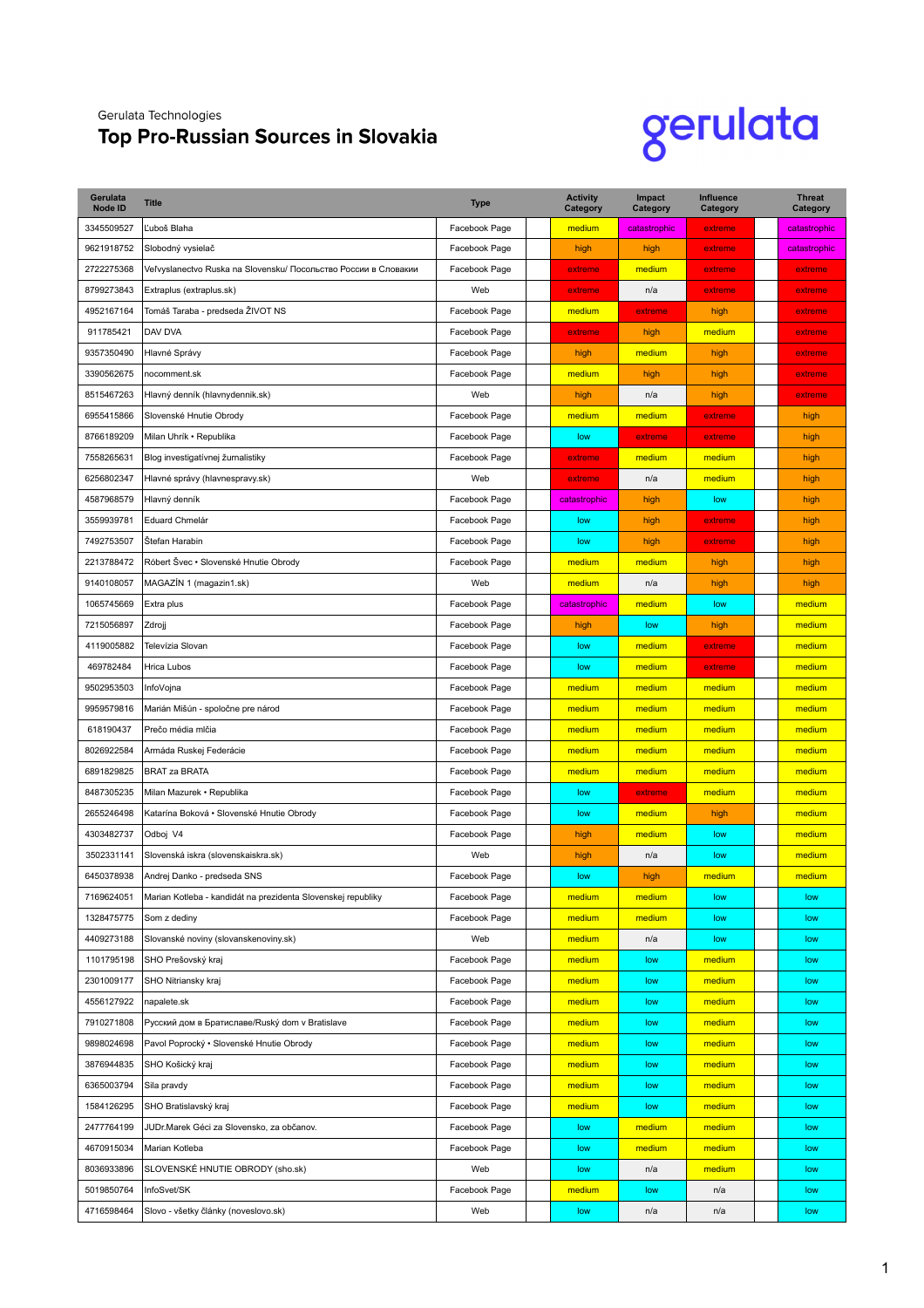| 3161583583 | DAV DVA - kultúrno-politický magazín (davdva.sk)        | Web           | low    | n/a    | n/a    | low |
|------------|---------------------------------------------------------|---------------|--------|--------|--------|-----|
| 6916800485 | KulturBlog (kulturblog.sk)                              | Web           | low    | n/a    | n/a    | low |
| 7930347917 | Občiansky Tribunál (obcianskytribunal.sk)               | Web           | low    | n/a    | n/a    | low |
| 7055209074 | Artur Bekmatov                                          | Facebook Page | low    | low    | high   | low |
| 6698297930 | Slovanské Noviny                                        | Facebook Page | high   | low    | low    | low |
| 3867710035 | <b>PICUS Capital</b>                                    | Facebook Page | high   | low    | low    | low |
| 7279759250 | Národný snem                                            | Facebook Page | medium | low    | low    | low |
| 6677871935 | Armádny magazín                                         | Facebook Page | medium | low    | low    | low |
| 6083629763 | Magazín 1 - politicko spoločenský magazín               | Facebook Page | medium | low    | low    | low |
| 2730818057 | Slovensko naša krajina                                  | Facebook Page | medium | low    | low    | low |
| 2799818527 | Noviny ÚSVIT                                            | Facebook Page | medium | low    | low    | low |
| 4178333257 | Chemtrails Slovensko+                                   | Facebook Page | medium | low    | low    | low |
| 2620641808 | AntiKiska                                               | Facebook Page | medium | low    | low    | low |
| 1875036317 | <b>ISKRA</b>                                            | Facebook Page | medium | low    | low    | low |
| 1648066388 | Slovo                                                   | Facebook Page | medium | low    | low    | low |
| 491757248  | Zabráňme spoločne tretej svetovej vojne                 | Facebook Page | medium | low    | low    | low |
| 9240726741 | Zaujímavosti Slovenska                                  | Facebook Page | low    | medium | low    | low |
| 479086592  | Juraj Draxler                                           | Facebook Page | low    | medium | low    | low |
| 6369581601 | Svetlo do tmy                                           | Facebook Page | low    | medium | low    | low |
| 9294289166 | Slobodný vysielač (slobodnyvysielac.sk)                 | Web           | low    | n/a    | low    | low |
| 5027287877 | Armádny magazín (armadnymagazin.sk)                     | Web           | low    | n/a    | low    | low |
| 9926839975 | napalete.sk (napalete.sk)                               | Web           | low    | n/a    | low    | low |
| 7763916802 | Slovenské národné noviny (snn.sk)                       | Web           | low    | n/a    | low    | low |
| 9775880179 | Hrot.info - dopĺňame súvislosti - Hrot.info (hrot.info) | Web           | low    | n/a    | low    | low |
| 9081188550 | ROZHĽADY (rozhlady.sk)                                  | Web           | low    | n/a    | low    | low |
| 3016607335 | zvtv: Internetová televízia (zvtv.sk)                   | Web           | low    | n/a    | low    | low |
| 9130220440 | INLIBRI (inlibri.online)                                | Web           | low    | n/a    | low    | low |
| 6677371130 | Slavica – slovanský spolok (slavica.sk)                 | Web           | low    | n/a    | low    | low |
| 635813229  | Front L'avicovej Mládeže (flm.sk)                       | Web           | low    | n/a    | low    | low |
| 3386021195 | SHO Banskobystrický kraj                                | Facebook Page | low    | low    | medium | low |
| 2066063220 | SHO Žilinský kraj                                       | Facebook Page | low    | low    | medium | low |
| 7749433405 | Svetana Angelová · Slovenské Hnutie Obrody              | Facebook Page | low    | low    | medium | low |
| 3822746383 | Slovensko v srdci                                       | Facebook Page | low    | low    | medium | low |
| 7236379182 | Milujeme Rusko                                          | Facebook Page | low    | low    | medium | low |
| 8129276087 | Pavol Skýpala · Slovenské Hnutie Obrody                 | Facebook Page | low    | low    | medium | low |
| 8138818063 | Štefan Polačik - podpredseda SHO                        | Facebook Page | low    | low    | medium | low |
| 3913493310 | SZPB - Slovenský zväz protifašistických bojovníkov      | Facebook Page | low    | low    | medium | low |
| 1103792354 | Spravodajská Alternatíva                                | Facebook Page | low    | low    | medium | low |
| 1437146929 | <b>VZDOR</b>                                            | Facebook Page | low    | low    | medium | low |
| 6636465392 | Rozhľady                                                | Facebook Page | low    | low    | medium | low |
| 5418325554 | Slavica                                                 | Facebook Page | low    | low    | medium | low |
| 3669211785 | Komunistická strana Slovenska - KSS                     | Facebook Page | low    | low    | medium | low |
| 8673613792 | Slovenskí Branci                                        | Facebook Page | low    | low    | medium | low |
| 3432378225 | Slobodný Výber                                          | Facebook Page | low    | low    | medium | low |
| 1710249305 | Ночные Волки MC Европа \ Night Wolves MC Europe         | Facebook Page | low    | low    | medium | low |
| 2225380058 | Alexander Ivanovič Možajev                              | Facebook Page | low    | low    | medium | low |
| 4602626416 | Štefan Polačik • Slovenské Hnutie Obrody                | Facebook Page | low    | low    | medium | low |
| 9613762679 | Republika - Naša Vlasť je Budúcnosť                     | Facebook Page | low    | low    | medium | low |
| 7860264969 | Jaroslav Ščurka • Slovenské Hnutie Obrody               | Facebook Page | low    | low    | medium | low |
| 2825982723 | Varovanie                                               | Facebook Page | low    | low    | n/a    | low |
| 9444643232 | Sloboda a Priama Demokracia-Turiec                      | Facebook Page | low    | low    | n/a    | low |
| 1915796513 | Podtatranský kuriér                                     | Facebook Page | low    | low    | n/a    | low |
| 5919488120 | Jednota Slovanov                                        | Facebook Page | low    | low    | n/a    | low |
| 1130751177 | Ján Tóth                                                | Facebook Page | low    | low    | n/a    | low |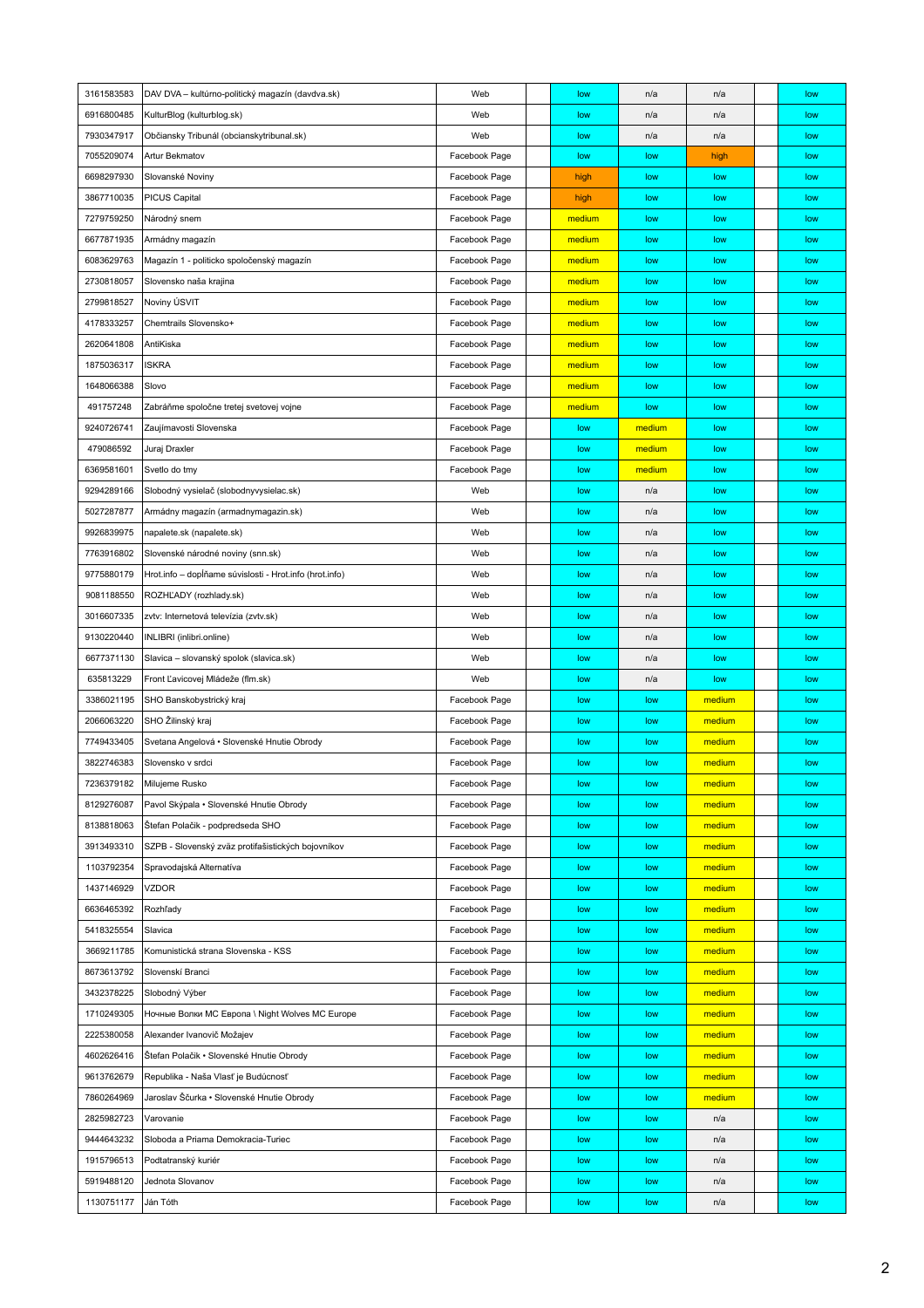| 1563264948 | NA PANSKÉ - Slobodný vysielač                                        | Facebook Page | low | low | n/a | low |
|------------|----------------------------------------------------------------------|---------------|-----|-----|-----|-----|
| 1588479143 | Vojaci proti vojne a za suverenitu Slovenska                         | Facebook Page | low | low | n/a | low |
| 7564381113 | Narodne Slovensko                                                    | Facebook Page | low | low | n/a | low |
| 7929994716 | Udalosti dňa                                                         | Facebook Page | low | low | n/a | low |
| 1230298131 | Tajné dejiny Slovienov - Slovanov a Arijcov,našich slávnych predkov. | Facebook Page | low | low | n/a | low |
| 4878376554 | Slovanské bratstvo                                                   | Facebook Page | low | low | n/a | low |
| 2433243391 | Slovensko- ruská spoločnosť                                          | Facebook Page | low | low | n/a | low |
| 6283015436 | Podporujeme existenciu Slovenských brancov                           | Facebook Page | low | low | n/a | low |
| 8990080155 | InfoVojna - YouTube archív                                           | Facebook Page | low | low | n/a | low |
| 740670826  | protiprudu.org                                                       | Facebook Page | low | low | n/a | low |
| 7425285873 | Zem a vek                                                            | Facebook Page | low | low | n/a | low |
| 3137088644 | PRAVDA TA OSLOBODI!                                                  | Facebook Page | low | low | low | low |
| 2127684187 | SHO Trnavský kraj                                                    | Facebook Page | low | low | low | low |
| 5194776930 | Bežná Žena - Nespokojná Občianka                                     | Facebook Page | low | low | low | low |
| 8508020750 | Ivan Hopta                                                           | Facebook Page | low | low | low | low |
| 1007163500 | Združenie slovenskej inteligencie                                    | Facebook Page | low | low | low | low |
| 3760665387 | SHO okres Hlohovec                                                   | Facebook Page | low | low | low | low |
| 9015892753 | Slovanská duše - Славянская душа                                     | Facebook Page | low | low | low | low |
| 7184362032 | DUŠAN JURÍK                                                          | Facebook Page | low | low | low | low |
| 9191170620 | Co Vy na to, občania?                                                | Facebook Page | low | low | low | low |
| 7520297245 | Slavěna Vorobelová                                                   | Facebook Page | low | low | low | low |
| 5615196245 | Vydavateľstvo Torden                                                 | Facebook Page | low | low | low | low |
| 2307755281 | Akčná Skupina Vzdor Kysuce                                           | Facebook Page | low | low | low | low |
| 2271795638 | Vzbura proti modernému svetu                                         | Facebook Page | low | low | low | low |
| 1665783512 | RTPS - Robíme to pre Slovensko                                       | Facebook Page | low | low | low | low |
| 6003010851 | Bratia Slovania                                                      | Facebook Page | low | low | low | low |
| 4801803495 | <b>Artur Bekmatov</b>                                                | Facebook Page | low | low | low | low |
| 6112806463 | Antimajdan                                                           | Facebook Page | low | low | low | low |
| 9983723463 | Hrot.info                                                            | Facebook Page | low | low | low | low |
| 452103065  | Slovanské ženy - matky proti vojne                                   | Facebook Page | low | low | low | low |
| 440287505  | Sloveni                                                              | Facebook Page | low | low | low | low |
| 3596497244 | Inlibri - online kníhkupectvo                                        | Facebook Page | low | low | low | low |
| 1565146512 | Zjednotení za mier                                                   | Facebook Page | low | low | low | low |
| 5682389254 | Slovanska unia                                                       | Facebook Page | low | low | low | low |
| 6574128106 | Občiansky ODPOR                                                      | Facebook Page | low | low | low | low |
| 5168541459 | Front l'avicovej mládeže                                             | Facebook Page | low | low | low | low |
| 1723721440 | Motorkári Slovenska                                                  | Facebook Page | low | low | low | low |
| 5073668419 | zvtv                                                                 | Facebook Page | low | low | low | low |
| 3153763008 | Monika Sofiya Soročinová                                             | Facebook Page | low | low | low | low |
| 2257517510 | Somslovan.sk                                                         | Facebook Page | low | low | low | low |
| 7721281160 | Červené gardy                                                        | Facebook Page | low | low | low | low |
| 1979607363 | Som Slovák a som na to hrdý                                          | Facebook Page | low | low | low | low |
| 6988566665 | Nezávislí                                                            | Facebook Page | low | low | low | low |
| 6018603063 | Pamäť histórie Oslobodenia                                           | Facebook Page | low | low | low | low |
| 2000599299 | Monika Gergeľová                                                     | Facebook Page | low | low | low | low |
| 4464055380 | Martin Bago - blog                                                   | Facebook Page | low | low | low | low |
| 9509362699 | Spoločnosť rodákov a priateľov Ruska - Берёзка                       | Facebook Page | low | low | low | low |
| 9614407611 | Slovenské Národné Noviny                                             | Facebook Page | low | low | low | low |
| 2490389563 | OZ Klub histórie veľkej vlasteneckej vojny                           | Facebook Page | low | low | low | low |
| 3909860881 | Slovensko-Ruská základná škola                                       | Facebook Page | low | low | low | low |
| 9555735651 | Ústav pamäti ľudu práce                                              | Facebook Page | low | low | low | low |
| 8590638367 | Katarína Boková ‡ Slovenské Hnutie Obrody                            | Facebook Page | low | low | low | low |
| 7443786462 | JOTA - Konceptuálna jednota                                          | Facebook Page | low | low | low | low |
| 8160723486 | Národ Slovenský                                                      | Facebook Page | low | low | low | low |
|            |                                                                      |               |     |     |     |     |